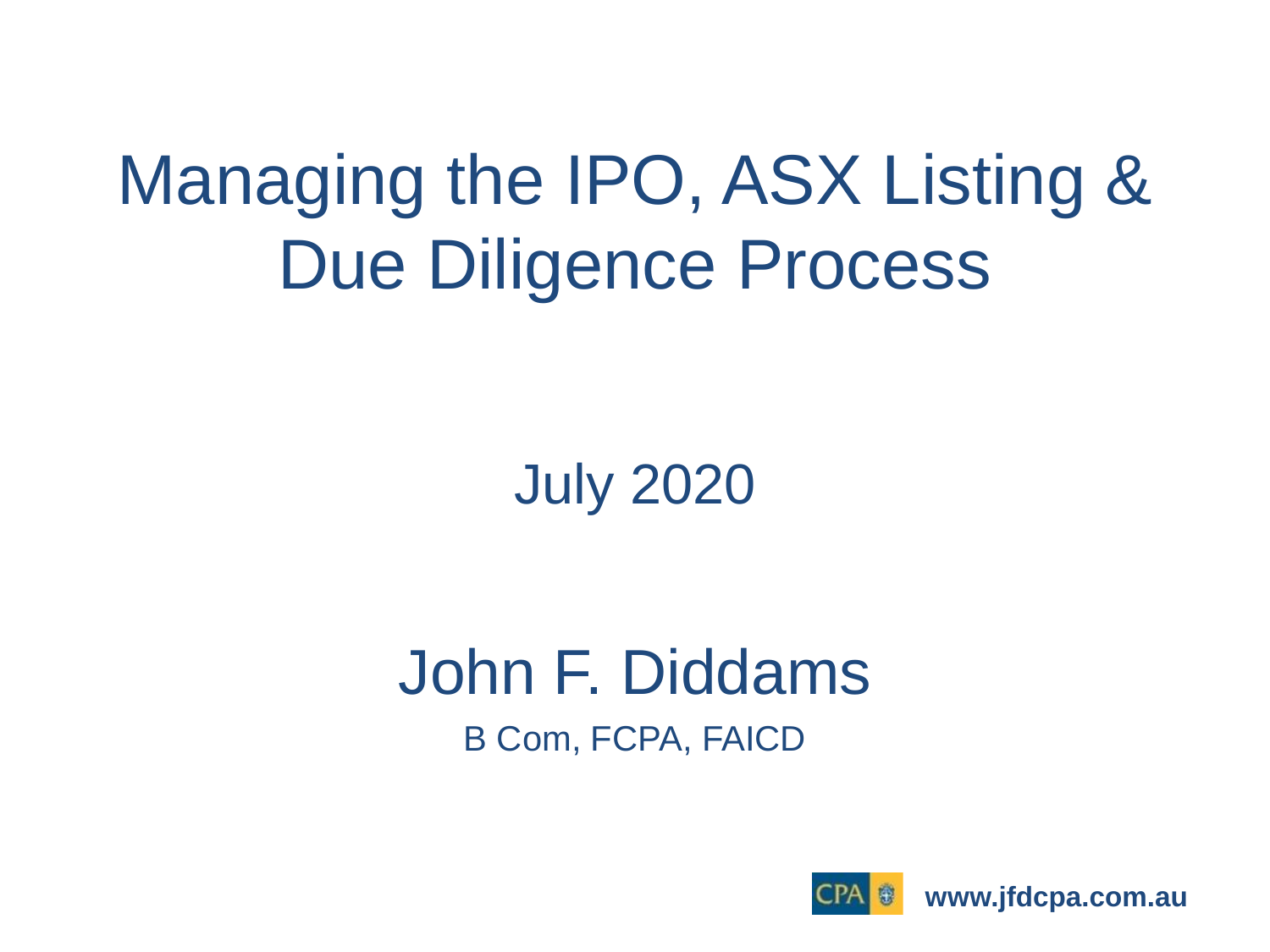#### John F Diddams B Com, FCPA, FAICD

- Over 40 years business experience in Australia and overseas,
- Experience as CEO, CFO, Company Secretary and Executive & Non-executive Director,
- Involved in DD process for over 20 IPOs over 25 years,
- Raised over \$600m capital for 14 SME companies in last 15 years,
- Managed IPO process as a NED for 10 companies listing on the ASX, including 7 pre-revenue/profit companies,
- Practical knowledge & experience in application of:
	- Australian Corporations Law,
	- ASX Listing Rules,
	- Corporate Governance
- Advice on pre-IPO planning, capital structure, financial & corporate governance matters.

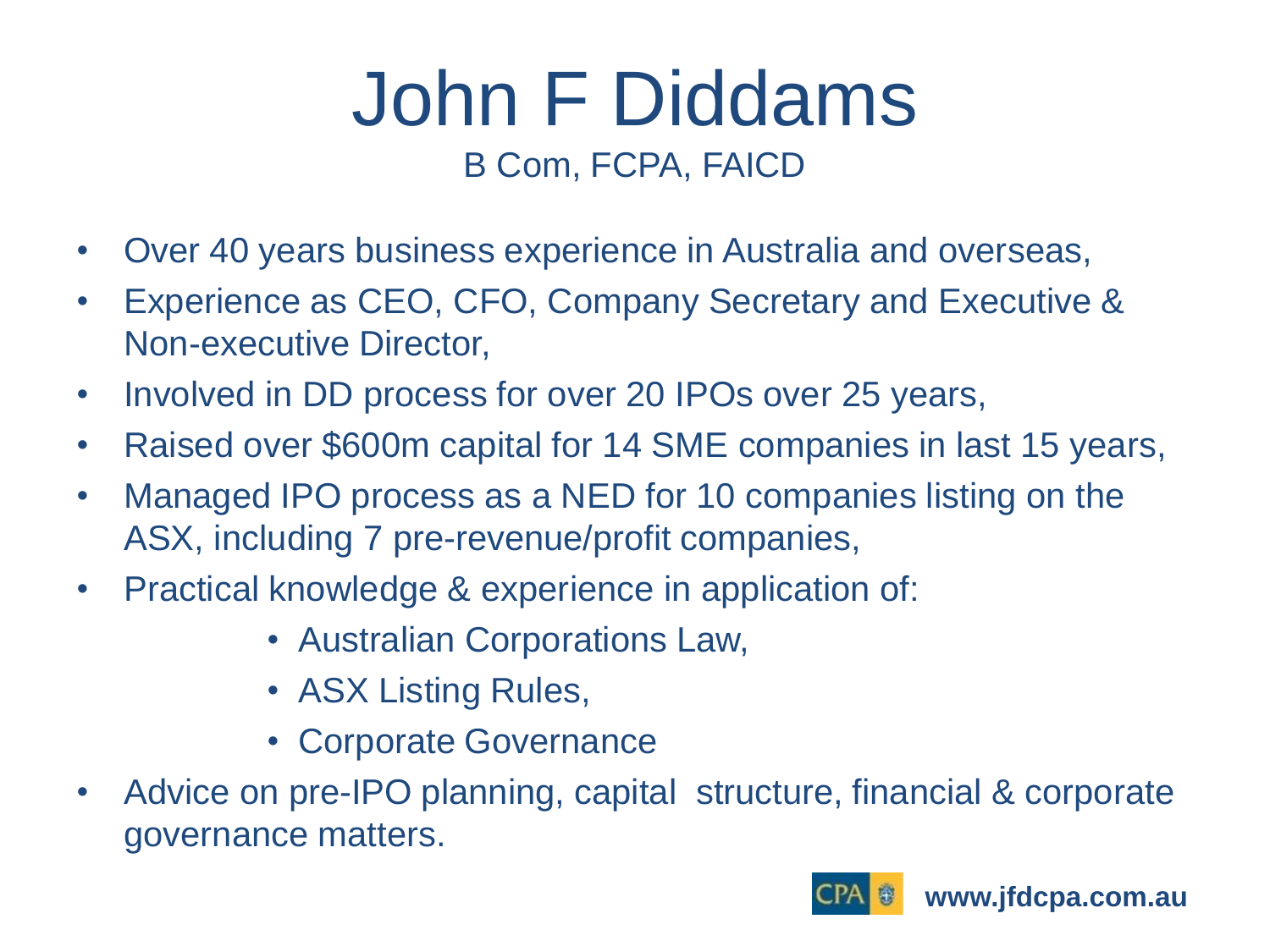# Most Recent IPOs

- Managed IPO process for over 20 companies, more recently raised over \$600m of capital and listed the following companies on ASX:
	- AUT\*: Commission Wool Combing Factory \$20m IPO
	- OPT\*: Sponsored Telephony Service \$18m IPO
	- ABR\*: Biotech Company \$22m IPO
	- MMZ\*: Online Advertising Technology \$8m IPO
	- SOM\*: Dental device for snoring & OSA \$12m IPO
	- IDZ\*: Indoor Skydive wind tunnel \$12m IPO
	- MJP\*: Martin Jetpack \$27m IPO & \$25m Convertible Note
	- EXP: Experience Co (previously SKB) \$25m IPO & \$142m
	- OLI: Oliver's Real Food \$15m IPO
	- VHT: Volpara Health Technologies \$10m IPO & \$93m capital
	- ARX: Aroa Biosurgery Limited \$18m pre-IPO & \$45m IPO
- \* 7 of these IPO s were pre-revenue companies.

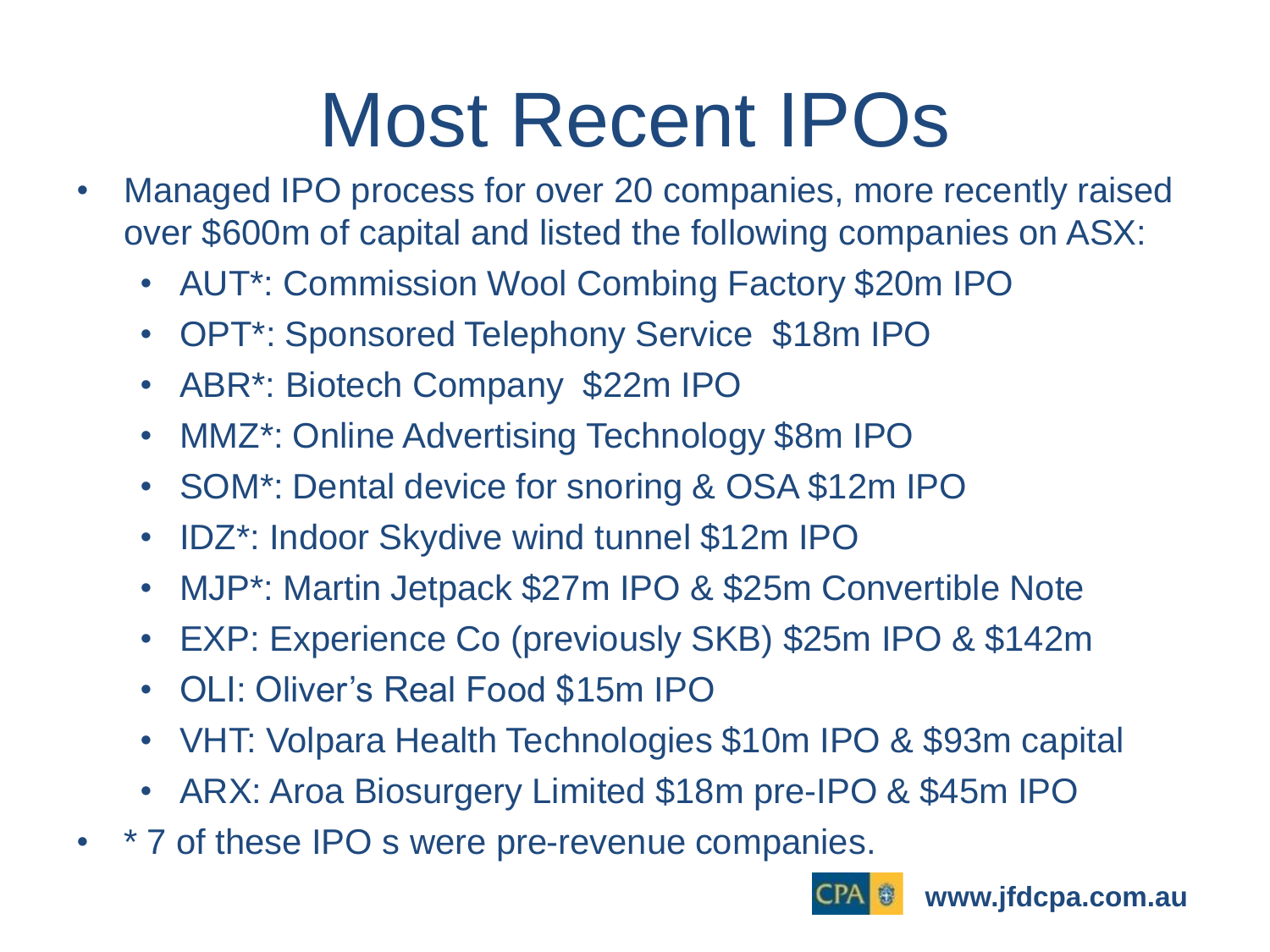# Advantages of an IPO

- "Sell" the business, but keep control,
- Access to capital from a large number of investors,
- Use new capital to expand the business, and/or,
- Provide founders with a "liquidity event",
- Generate publicity, increase business opportunities,
- Prestige, credibility of being a listed company,
- Attract new talent through share options, etc,
- Valuation leverage, much higher earnings multiple than a private company, provides higher enterprise value

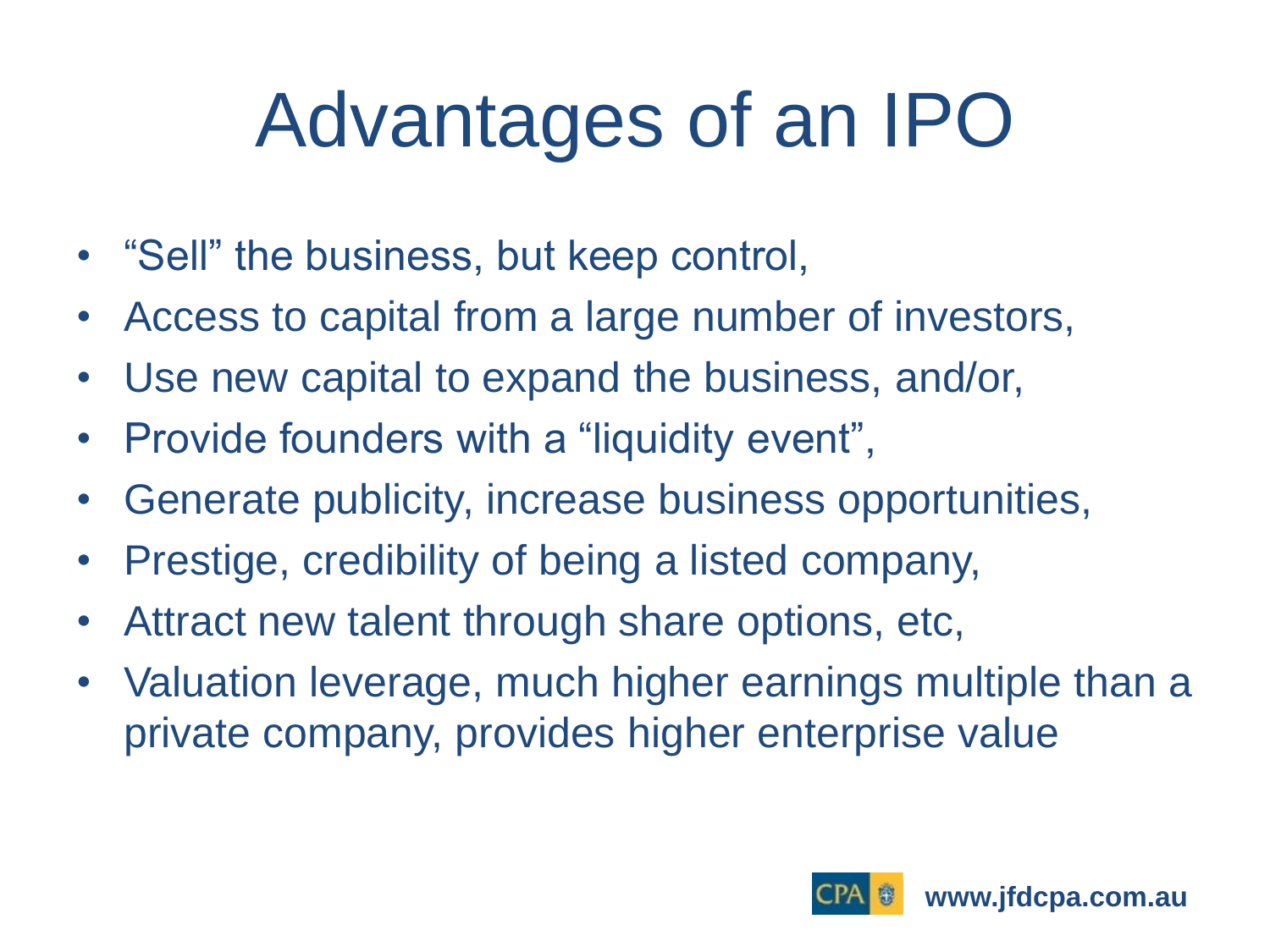# Disadvantages of an IPO

- Time and expense of the IPO process, not inconsiderable
- Distraction for management of IPO may adversely affect the business,
- Once listed, additional reporting and disclosure requirements are a cost and possible distraction,
- Shareholders "control" the company, can possibly override or outvote management and/or directors,
- Possible sacrifice of long-term growth for short-term profits,
- Ongoing costs, including ASX Listing fees, directors fees, share registry, compliance, etc.

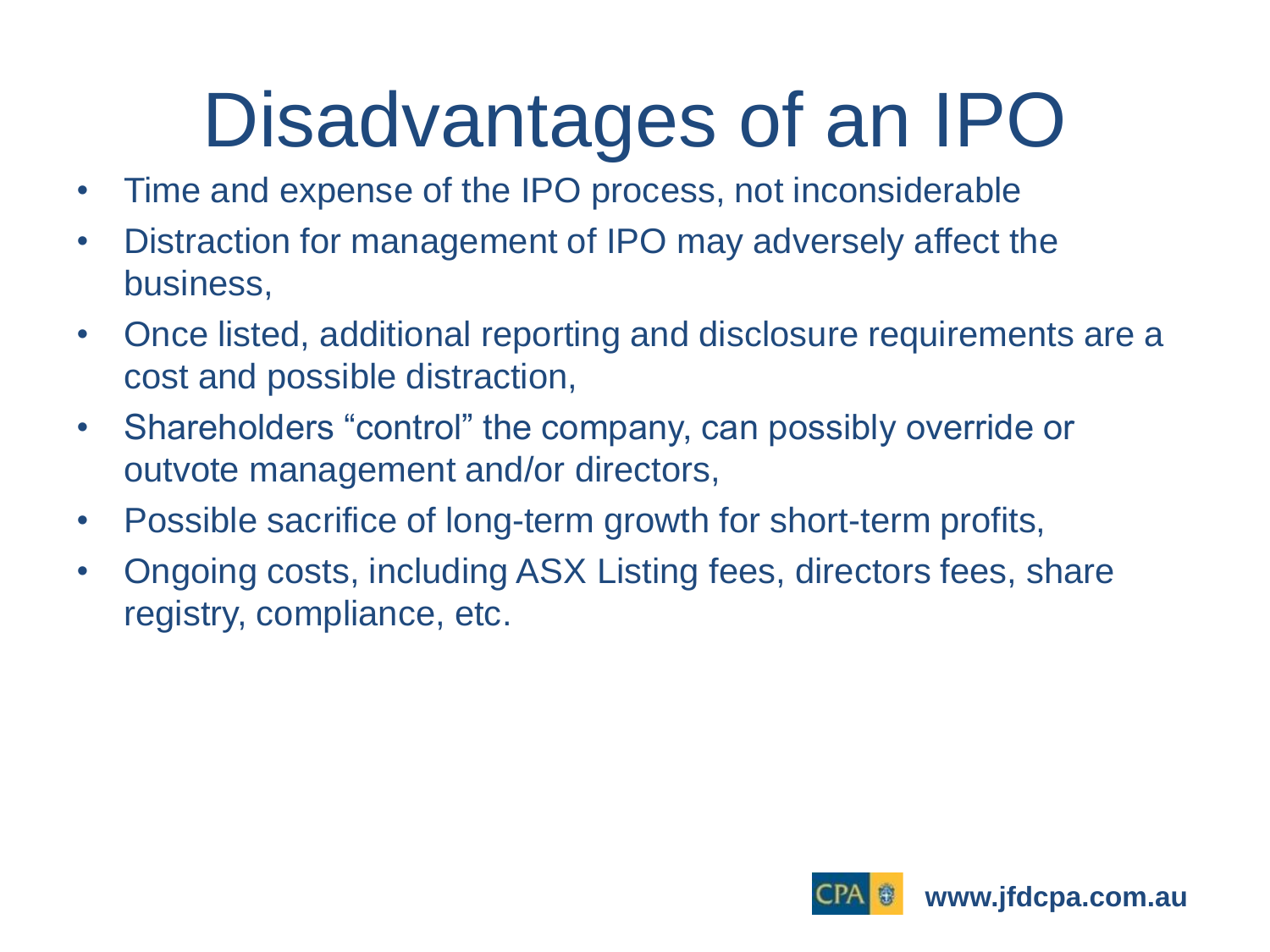### Essential Key Attributes For IPO

- A good IPO must tick all these boxes:
	- Good board & management, majority of directors independent
	- Good product, IP, USP, disruptive technology,
	- Good market, growth prospects,
	- Good business plan, executable,
	- Well priced company & fair IPO price,
	- Easy to understand, elevator pitch,
	- Good PR & Investor Relations,
	- Good Corporate Governance,
	- Good Due Diligence & IPO process management,
	- A receptive market and good economic climate, and
	- A well managed "after-market".

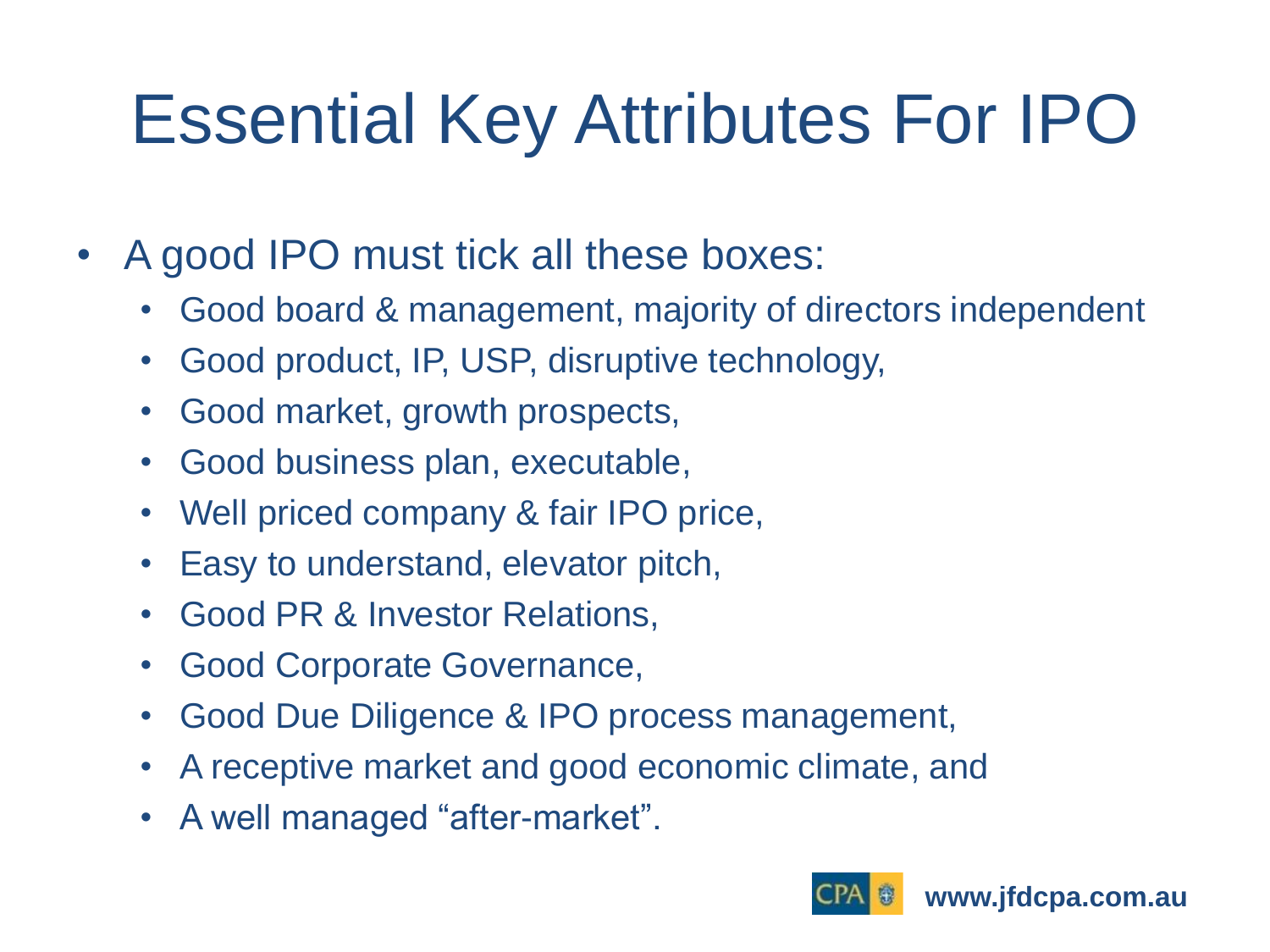### Significant IPO Issues

- ASX Profits or Assets test, and possibly, an "acceptable track record"?
- Capital structure & enterprise value, pre & post IPO
- Vendor and Founders shares, escrow conditions, sell down, etc
- Profit forecasts & projections, note ASIC RG170 guidelines
- ASX LR listing requirements, incl 2-3 years audits, escrow
- Employment Contracts, share plans, options
- Intellectual Property, protection, valuation
- Acquisitions, subject to IPO, note audit requirements
- Goodwill & intangible assets, carrying value, impairment testing
- Risks & mitigation (company, market, industry, economic, etc)
- IPO pricing, valuation of industry peers, PE & Revenue multiples, etc
- Levels of disclosure to:
	- Ensure adequate for investors, regulators, etc,
	- Protection of Directors, but
	- Still attractive to market (ie: legal & commercial balance)



**www.jfdcpa.com.au**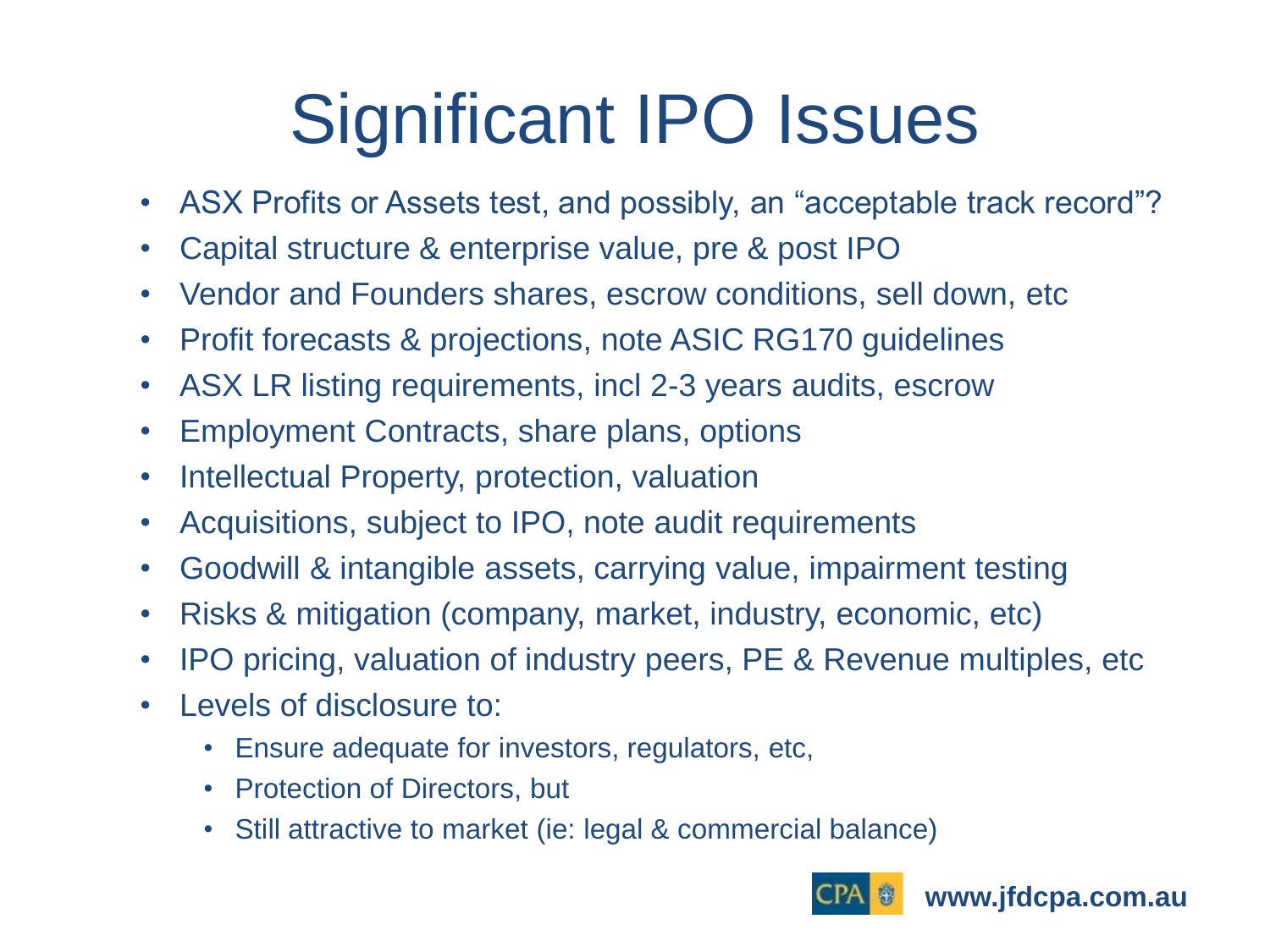### Admission to ASX Listing

- ASX Listing Rules, Chapter 1 governs admission
- Company must be appropriate, have compliant constitution, etc
- > 300 shareholders, not restricted, > 20% free float,
- Satisfy either Profits test or Assets test,
- Satisfy "acceptable track record" test to avoid ASX escrow
- Any "classified asset" acquisition from "related party" in prior 2 years, consideration must be restricted securities,
- Options must be minimum 20c exercise price, or ASX waiver
- Follow ASX Corporate Governance Council recommendations, or say why not,
- Must have an Audit Committee,
- Share Trading Policy and other corp. governance policies,
- All directors must be of "good fame and character"

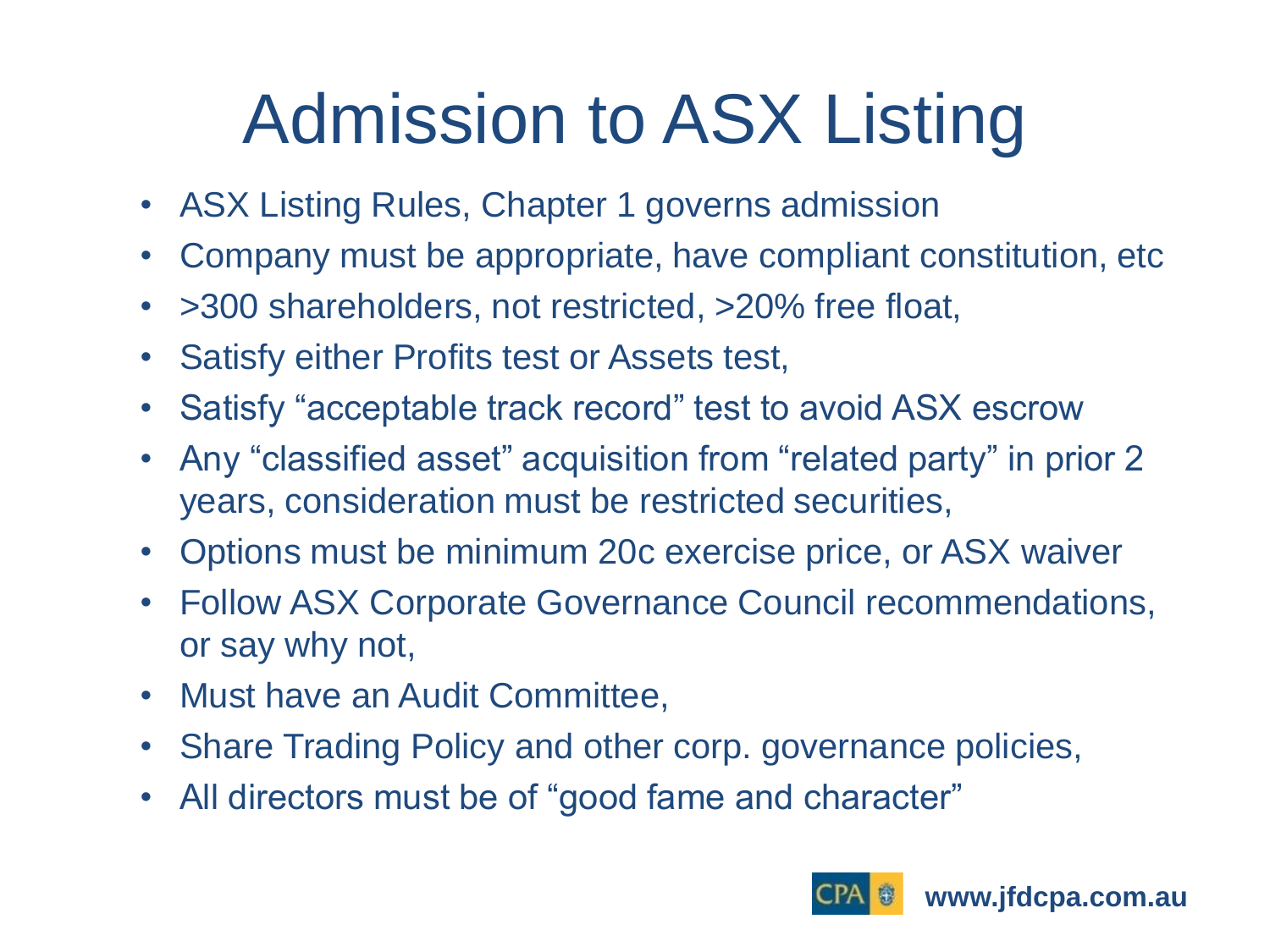## ASX Listing via Profits Test

#### **ASX Listing Rule 1.2:**

- Must be a going concern, same business activity for past 3 years
- Audited accounts for last 3 full years, and half year if more than 8.5 months since last full year report,
- Proforma balance sheet, by registered company auditor,
- No modified opinion, emphasis of matter, or qualification,
- Aggregated profit for last 3 years at least \$1m,
- Consolidated profit for past 12 months must exceed \$500k,
- Must continue to earn profits from continuing operations
- No ASX escrow applied under profits test,
- but note voluntary escrow may be considered **ASIC**
- If providing forecasts, must comply with ASIC RG170 guidelines

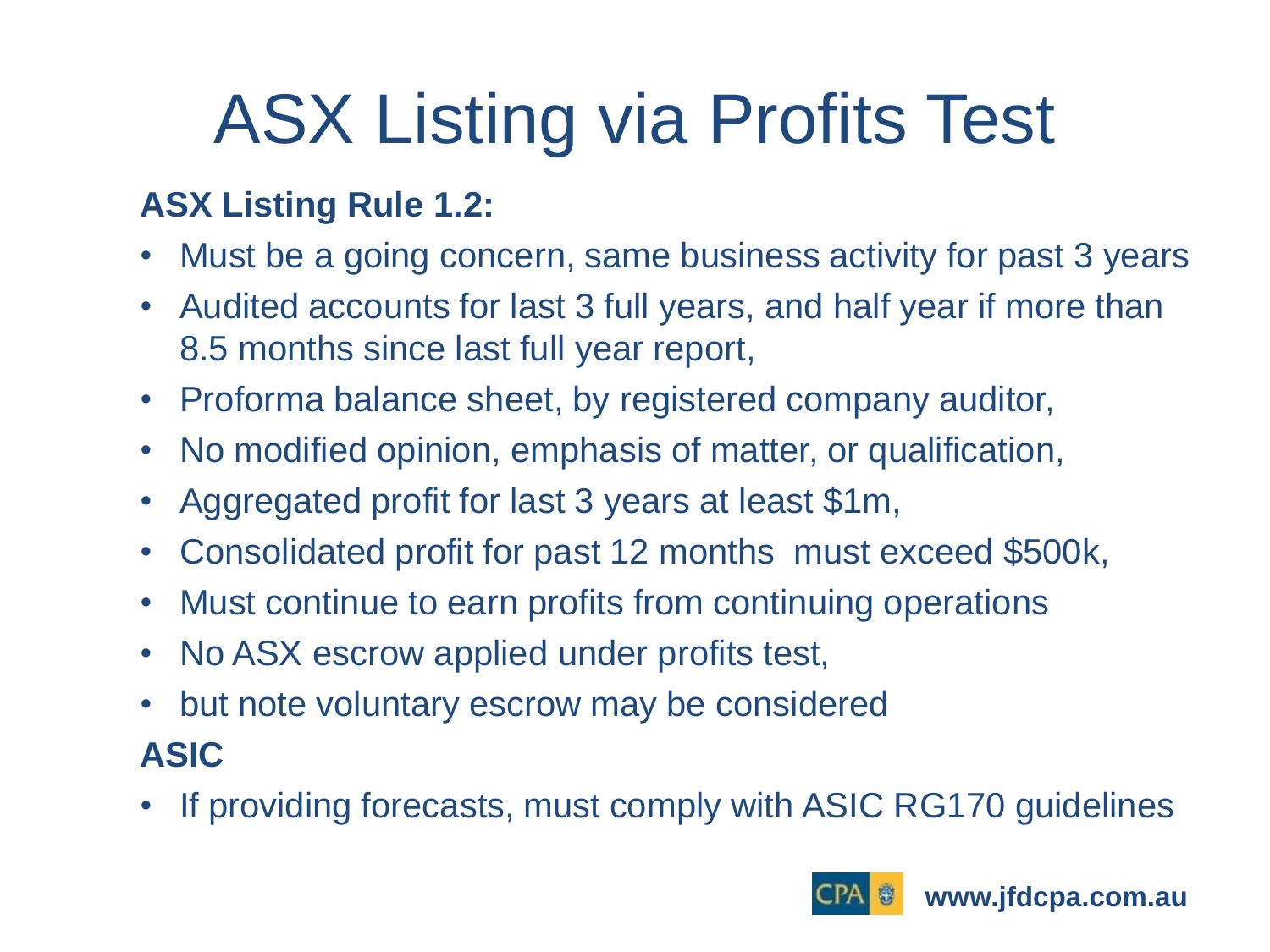### ASX Listing via Assets Test

#### **ASX Listing Rule 1.3:**

- Must have NTA of at least \$4m (after cost of fund raising), OR
- Market cap of at least \$15m
- Must have less than half TTA in cash or readily convertible to cash, OR
- Commitments to spend half the cash on the business, including specific expenditure program
- Statement that company will have enough working capital to carry out stated objectives, minimum \$1.5m at end of year 1,
- Audited accounts for last 2 full financial years, and half year if more than 8.5 months since last balance date,
- Audited accounts for 2 years for any entity acquired in previous 12 months,
- Proforma balance sheet, by registered company auditor,
- No modified opinion, emphasis of matter or qualification,
- ASX Escrow applies, unless "acceptable track record"

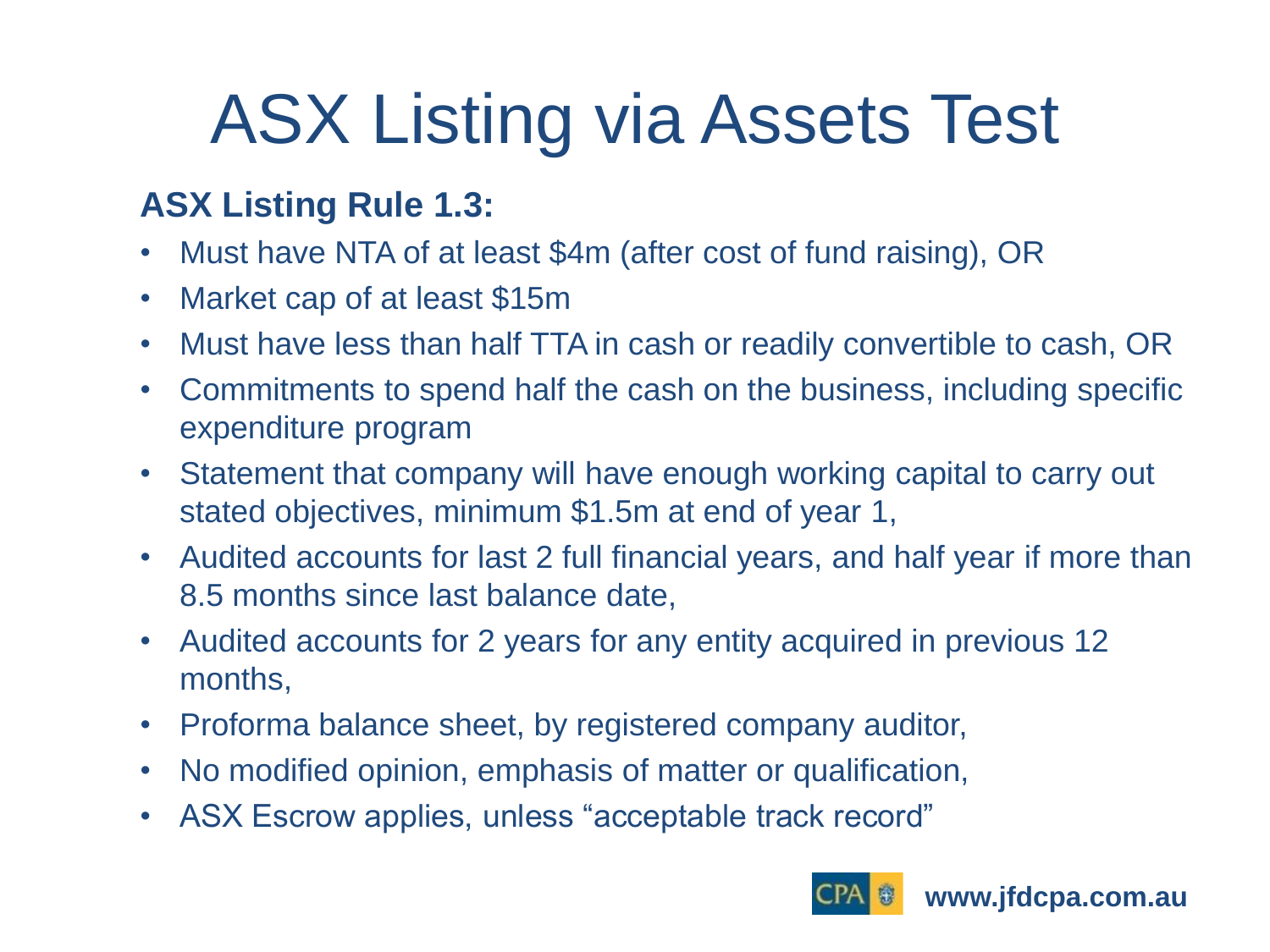#### Acceptable Track Record

#### **Acceptable track record of Profit:**

- Going concern, 3 full financial years
- Aggregated profit for 3 years of at least \$1m
- Consolidated profit last 12 months of at least \$500k

#### **Acceptable track record of Revenue:**

- Going concern, 3 full financial years
- Same business activity for last 3 full years
- Aggregated revenue for 3 years of at least \$20m
- Consolidated revenue last 12 months of at least \$15m
- Raising at least \$20m in its IPO
- Market capitalisation of at least \$100m

Note: ASX still retains discretion to apply escrow, if appropriate in circumstances

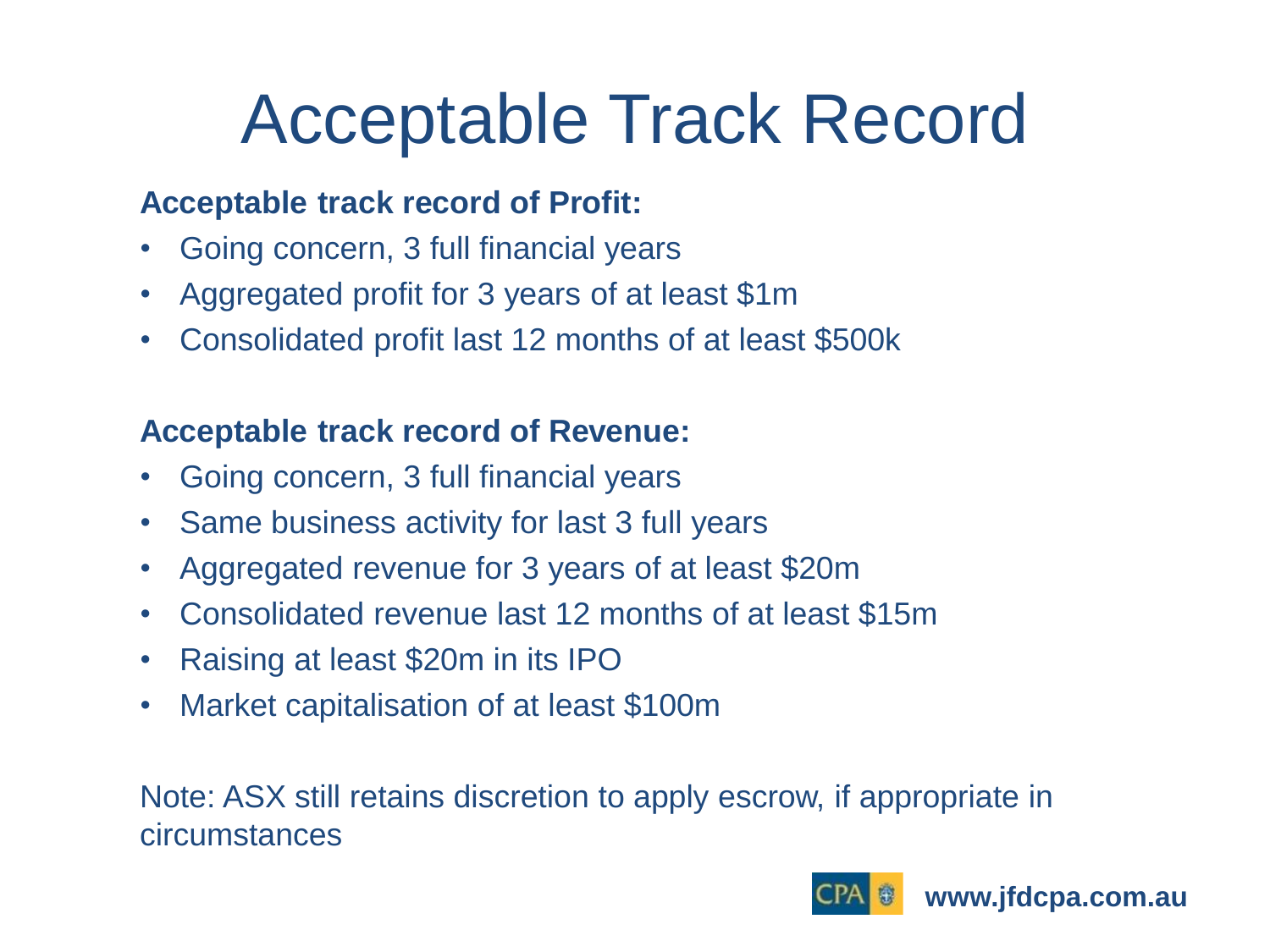### Contents of a Prospectus

- **Will vary according to company, business and industry, but generally would include:**
	- Chairman's letter,
	- Executive summary
	- The Offer, number of shares, price, terms, etc,
	- The business and why it is worth investing in,
	- The industry/market, and why it is attractive,
	- The people and why they are worth backing,
	- The Experts Reports, in support of the market, business & offer,
	- The Financials, possibly forecasts, pro-forma balance sheet, etc
	- The Risks, including specific, market & industry, investing, etc
	- Corporate Governance statement,
	- Material Contracts & other information
- **Often conflict between legal and commercial aspects**

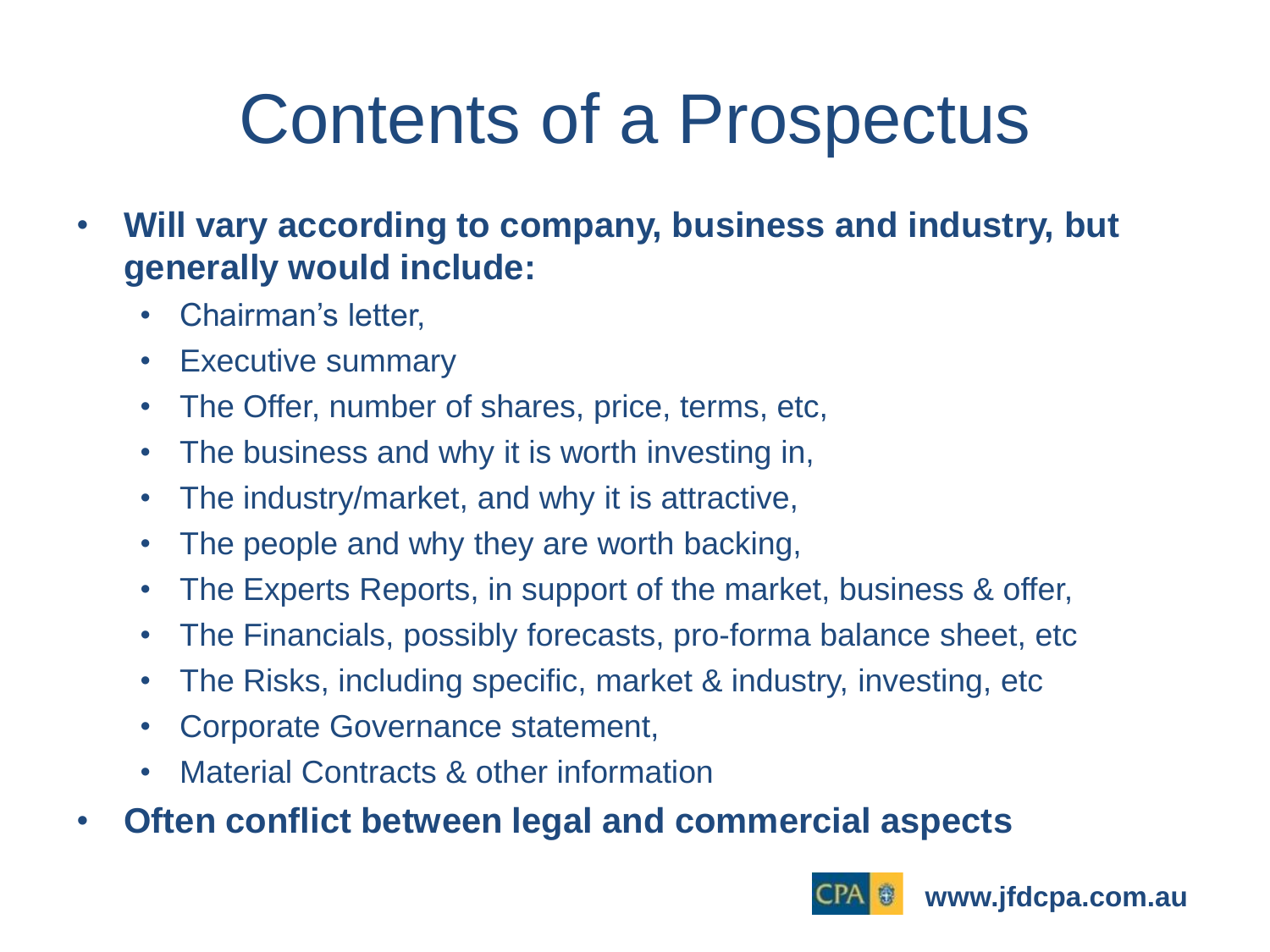#### Advisors & Experts

- **Lawyers**, essential to the process to ensure legal compliance, must have IPO & ASX listing experience, not just theory!
- **Auditors,** to audit financial reports and provide opinion,
- **Independent Accountants**, to prepare IAR including financial reports, proforma balance sheets, opinion on forecasts, etc.
- **Patent & Trade Mark Attorney**, to report if IP involved,
- **Industry Experts**, to opine on industry, markets, business prospects, etc,
- **Creative writer & graphic designer**, to assist with prospectus
- **Lead Manager, Sponsoring Broker or Underwriter**, to raise capital, obtain spread and manage after-market,
- **PR & Investor Relations**, to put company & IPO in "best light"
- **Share Registry**, to maintain share register, shareholder communications,
- **ASX Manager**, assigned to manage the company listing on ASX.

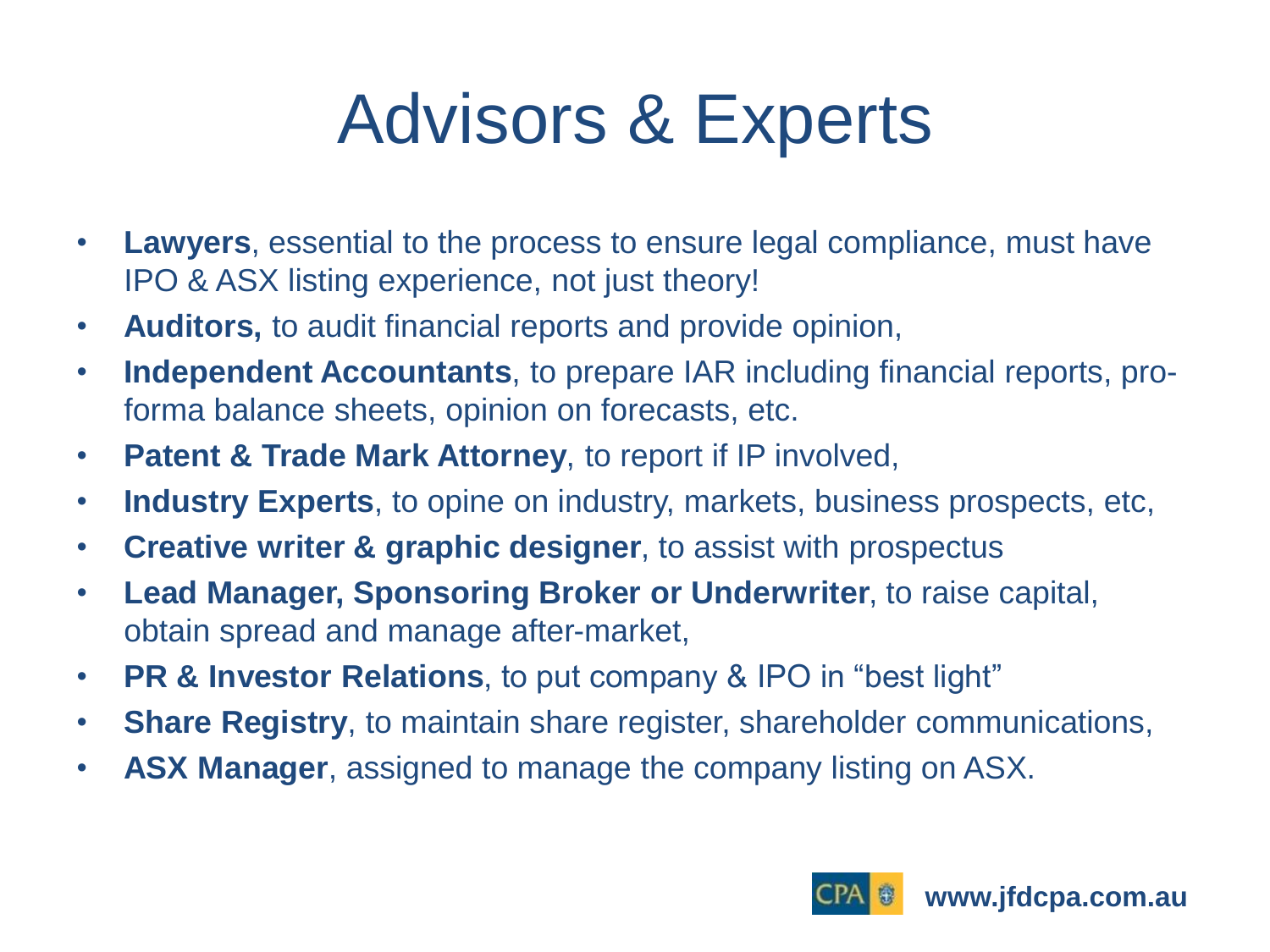### The IPO Process

- Is a complicated, arduous & distracting process for management & board,
- CEO and management better to manage business they know,
- Have someone who has done it before manage the process for the **Company**
- Preferably with commercial experience, not just legal compliance,
- Need to set well defined goals & objectives and develop a plan to achieve them!
- Prepare and follow the DD Planning Memorandum
- **Due Diligence Committee** must facilitate this.

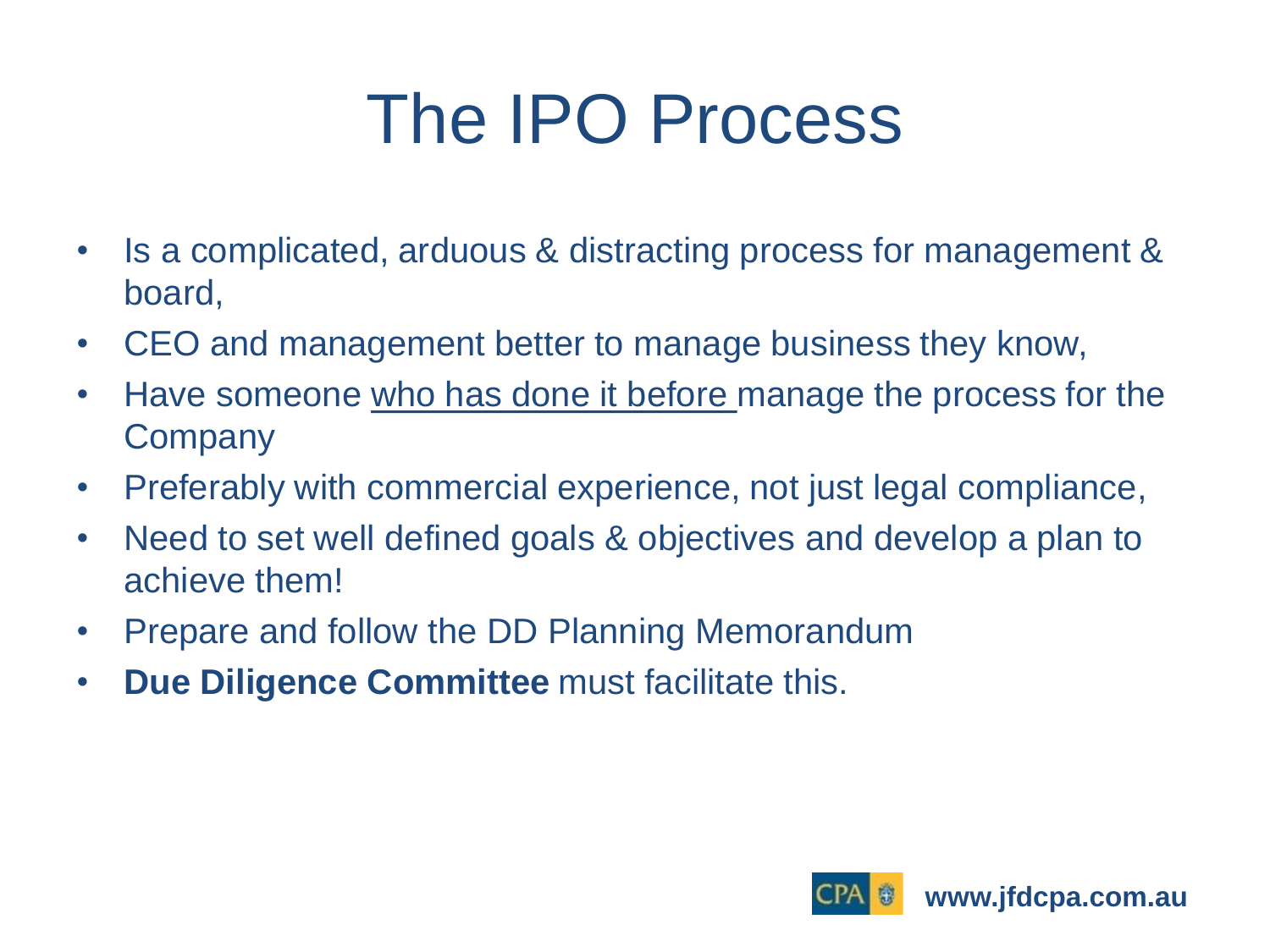### Due Diligence Committee

- **DDC** comprised of representatives from Company & advisors, reports to Board
- **DDC Chair** should have done it before, but not be CEO
- Often the lawyer, but preferably someone representing the Directors with commercial experience, best a NED with relevant experience,
- **DDC objective** is to manage the IPO process and produce a Prospectus:
	- with all info necessary for informed investment decision,
	- that complies with Corps Law and ASX Listing Rules,
	- to establish 'Due Diligence Defence" for Directors,
	- facilitate post-vetting by ASIC, if required, and yet
	- be attractive to market & potential investors!

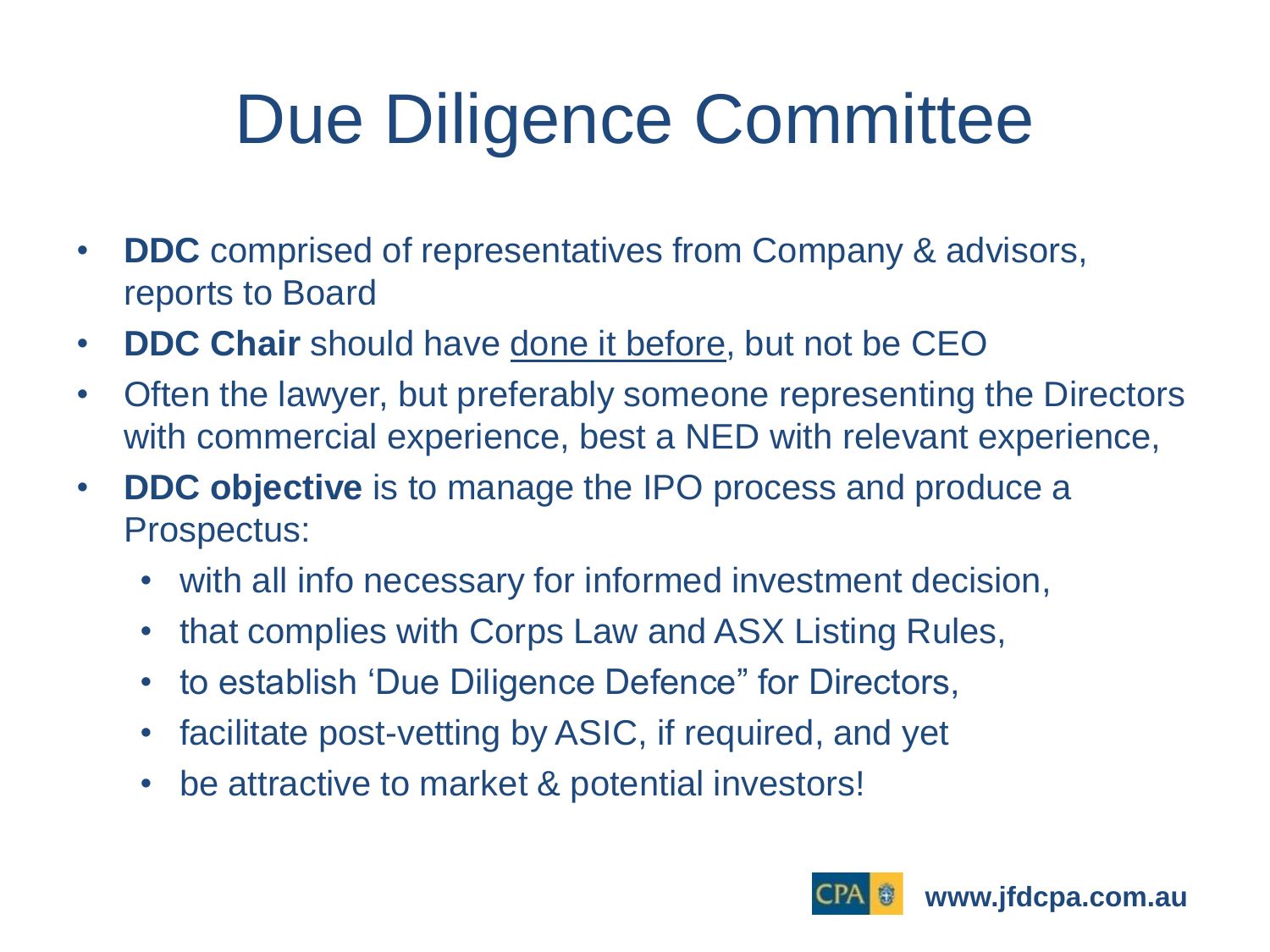### Due Diligence Process

#### • **DDC must manage & co-ordinate IPO Process:**

- Agree on nature & scope of the process,
- Produce & follow the DD Planning Memorandum,
- Set & manage timeline to IPO completion,
- Set materiality thresholds, both qualitative & quantitative,
- Allocate responsibilities for enquires to Company personnel, relevant advisors & experts,
- Consider the reports of the advisors & experts,
- Liaise with the Prospectus drafting committee,
- Ensure, through verification & other procedures, that Prospectus:
	- complies with the law and
	- not misleading or deceptive,
- Provide a report to the Board, before Directors sign the Prospectus.

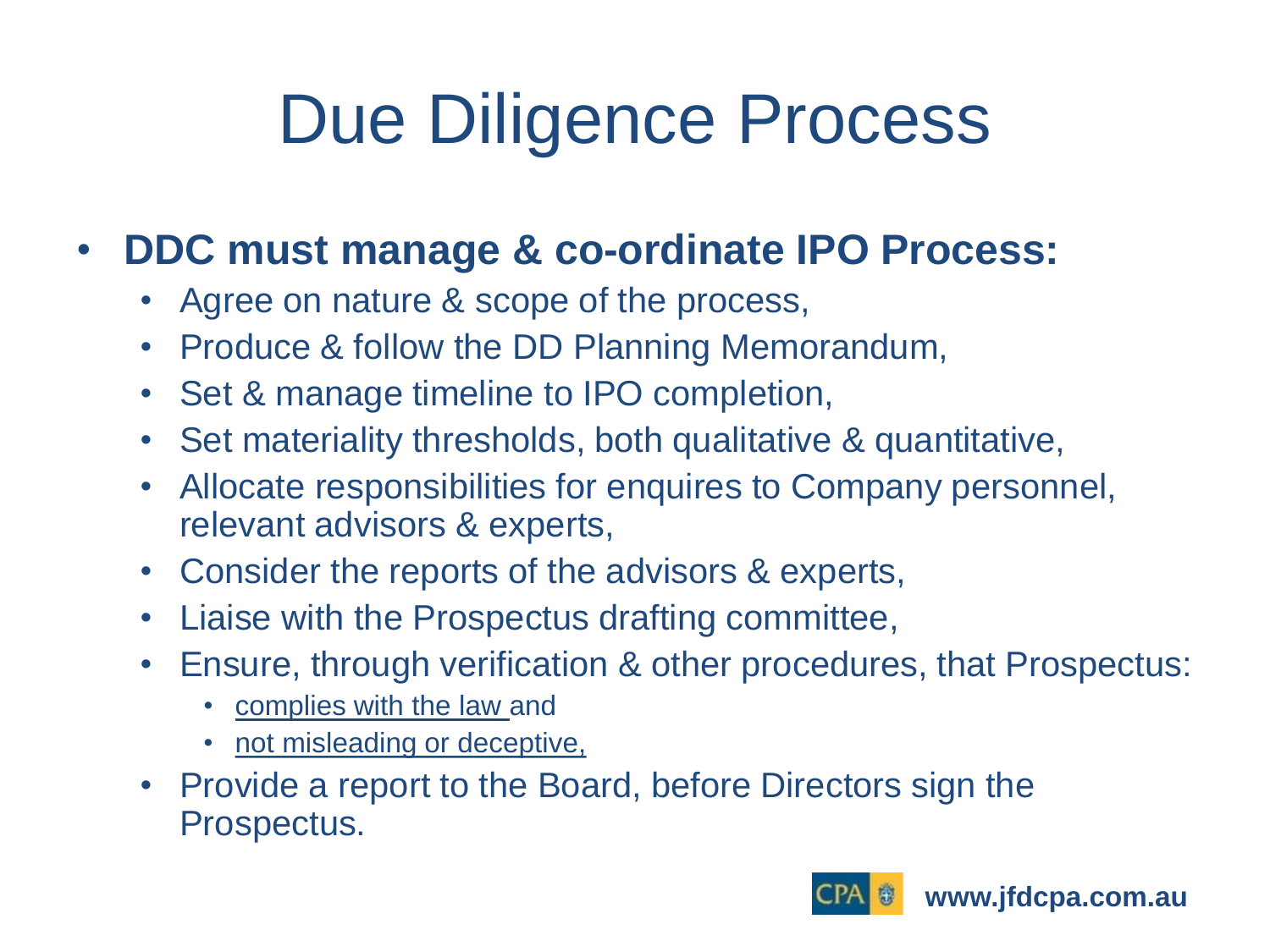## Due Diligence Defence

- All directors have joint and several liability for the Prospectus.
- DD will protect Directors from prosecution, only if they can prove, in relation to a defective statement in the Prospectus, they:
	- had made inquiries that were reasonable,
	- had reasonable grounds to believe, and
	- believed at all material times that a statement was not misleading or deceptive, and
	- that there was no material omission from the Prospectus.
- Protection through "Due Diligence Defence" is provided through a well managed and documented DDC process,
- DDC best chaired by a Non-executive Director, to share and manage all the directors' liability.

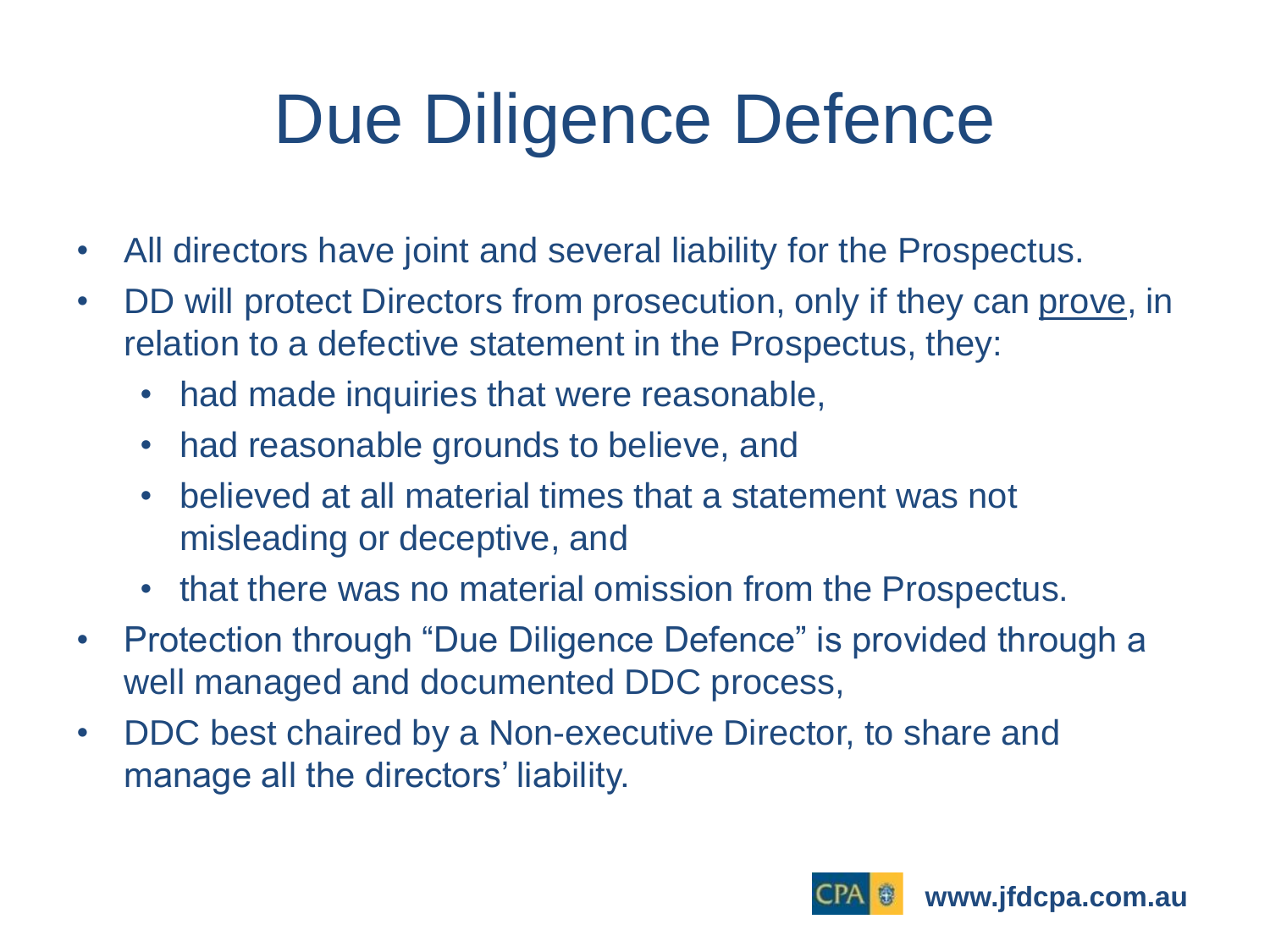## Managing the IPO Process

#### • **Fundamental principles to consider:**

- Need a well defined objective & plan to achieve the objective,
- Have someone who has done it before, manage the IPO and the due diligence process,
- Have someone experienced on "your side" to manage the process and the input from advisors & experts, and
- Note that directors are personally liable for the prospectus and cannot outsource this liability to others.

#### • **Consideration of these principals will:**

- Meet statutory & commercial requirements,
- minimise director liability,
- Save time, and
- Save money in the process.

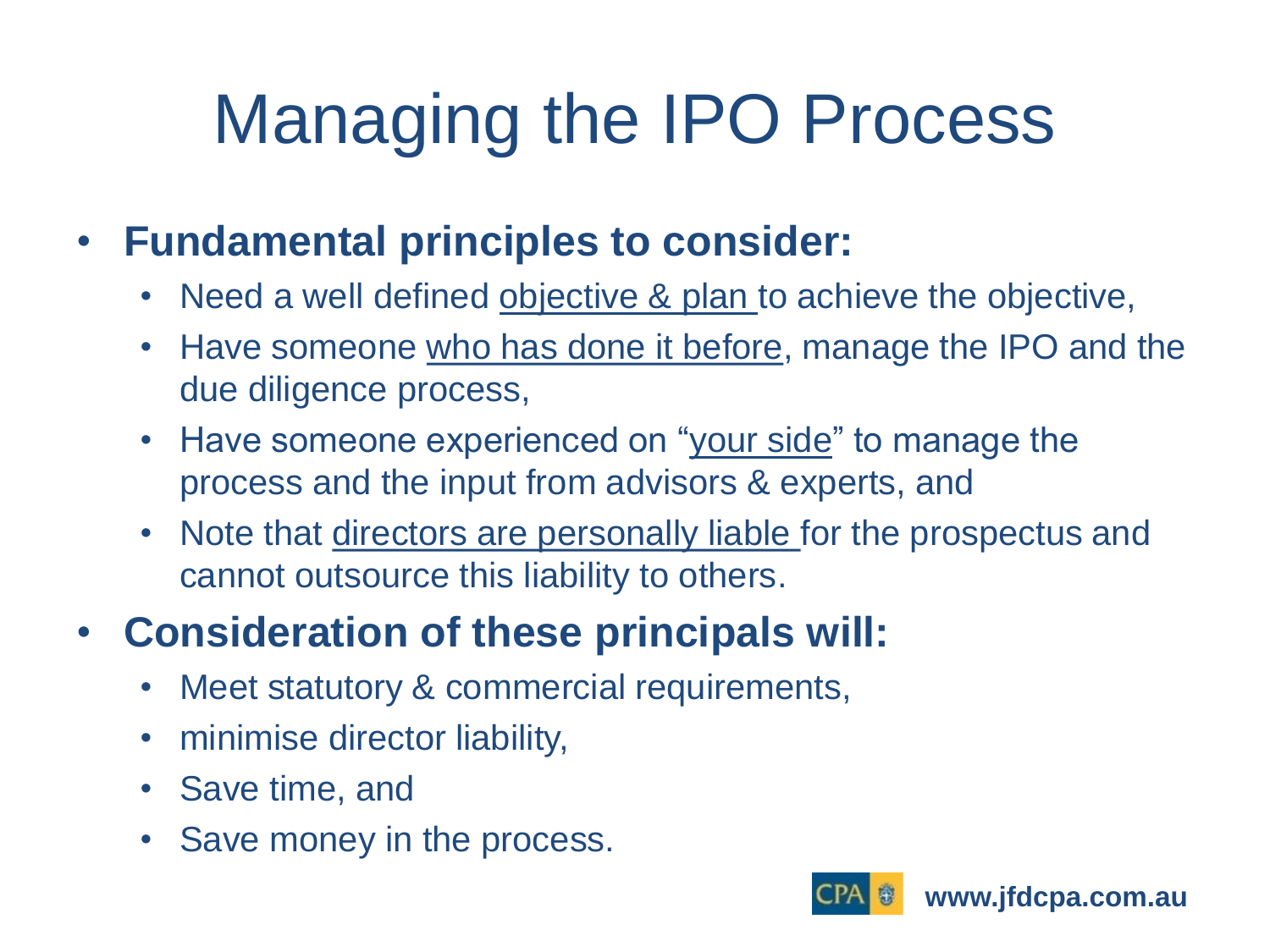## IPO Timeline & Cost

#### • **Timeline:**

- Generally 4 to 6 months, depending on how well prepared the Company is, more if company restructuring, etc, to be done.
- Back door listings can be quicker, but not much, and I don't recommend this approach.

#### • **Cost of process:**

- Costs from \$300k minimum to \$500k+, depending on size and again, on how well prepared the company is,
- PLUS 5% to 6% average on the money raised through the IPO.
- Easy for costs to blow out, if process not properly managed and/or it takes more time.
- Opportunity cost (for company, board & management) is high if you get it wrong!

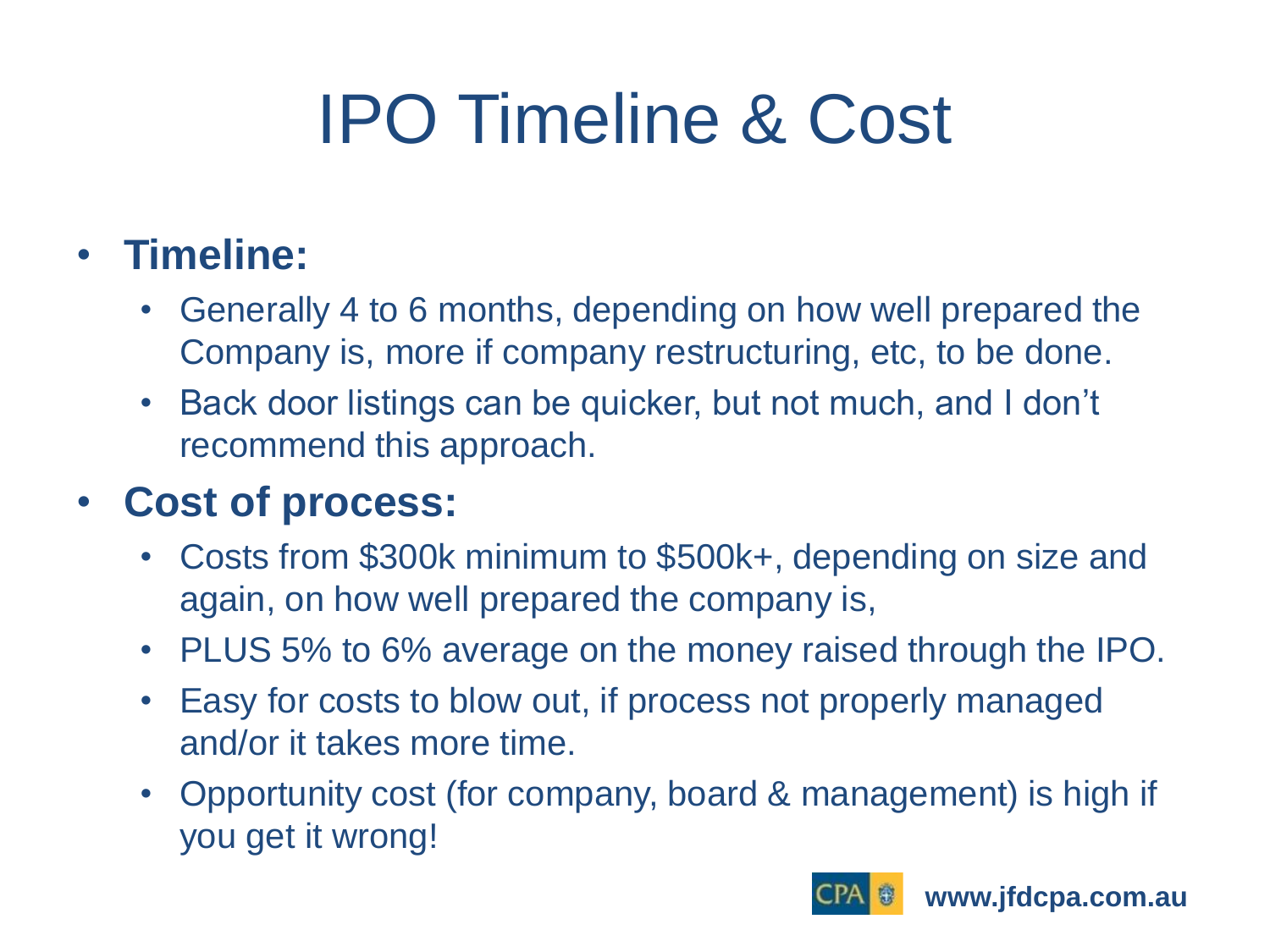### JFD Involvement

#### • **Why do I join the board as a NED?**

- Disclosure, transparency, commitment,
- Authority to manage IPO & DD process,
- Accountability, responsibility, share/manage director liability,
- Alignment with director & shareholder interests,
- Personal commitment,
- Commitment to Company well after IPO and ASX Listing, minimum 2 years

#### • **Remuneration:**

- I back my ability to get it done!
- Substantially success based fee structure,
- Normal Monthly Directors fees payable, plus cash success fee,
- Equity based success fee, shares held in escrow, usually 24 months
- Alignment of my interests to all shareholder interests.
- My reward substantially depends on a combination of IPO success and a good after market performance.

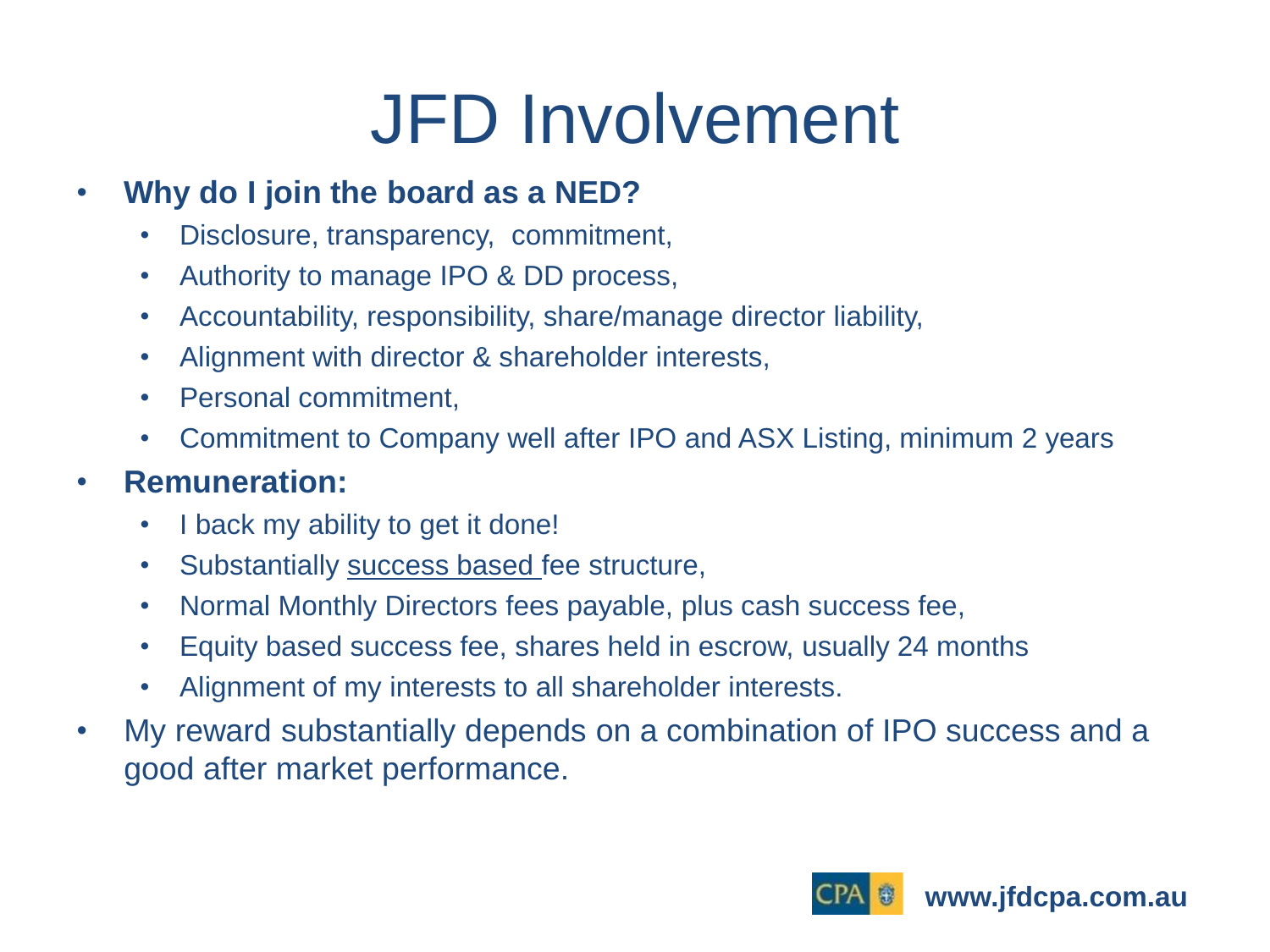#### References

| Jim McLean        | CEO, Aroa Biosurgery Limited (ARX)                                                  |                  | +64 (21) 226 8076 jim.mclean@xtra.co.nz |
|-------------------|-------------------------------------------------------------------------------------|------------------|-----------------------------------------|
| <b>Brian Ward</b> | Chairman, Aroa Biosurgery Limited (ARX)                                             | +64 (21) 727 646 | Brian.Ward@aroabio.com                  |
| Paul Reid         | Chairman, Volpara Health Technologies Limited (VHT)                                 | +64 27 204 9999  | Paul.Reid@volparasolutions.com          |
| Roger Allen       | Director/Shareholder, Volpara Health Technologies Limited (VHT)                     | +61 404 860 800  | roger@patagorang.com                    |
| Ralph Highnam     | Founder/CEO, Volpara Health Technologies Limited (VHT)                              | +64 211 490 541  | ralph.highnam@volparasolutions.com      |
|                   | Anthony (Bowie) Boucaut Founder/Director, Experience Co Limited (EXP)               | +61 415 787 223  | bowie@skydive.com.au                    |
| <b>Bob East</b>   | Chairman, Experience Co Limited (EXP)                                               | +61 434 305 013  | bob@cabanagroup.com.au                  |
| Wayne Jones       | Founder/CEO, Indoor Skydiving Aust. Group Limited (IDZ)                             | +61 457 417 282  | wayne@indoorskydiveaustralia.com.au     |
| Mark Richardson   | Ex Chairman, Oliver's Real Food Limited (OLI)                                       | +61 412 334 353  | m.richardson@wolseley.com.au            |
| Iain Laughland    | Partner, Mills Oakley (Lawyers)                                                     | +61 418 113 129  | ilaughland@millsoakley.com.au           |
| Shane Barber      | Partner, Bird & Bird (Lawyers)                                                      | +61 411 138 609  | Shane.Barber@twobirds.com               |
| Gary Sherwood     | Audit Partner, RSM Australia (Accountants)                                          | +61 438 923 535  | gary.sherwood@rsmi.com.au               |
| Sebastian Stevens | Investigating Accountant, BDO (Accountants)                                         | +61 413 218 555  | sebastian.stevens@bdo.com.au            |
| Anton Whitehead   | Director - ECM, Bell Potter Securities Limited (Brokers)                            | +61 419 274 500  | awhitehead@bellpotter.com.au            |
| <b>Rob Snow</b>   | Head of Corporate Finance, Wilsons (Brokers)                                        | +61 457 785 621  | Rob.Snow@wilsonsadvisory.com.au         |
| Philip Lee        | Executive Director, Corporate Advisory, Morgans Financial (Brokers) +61 411 130 514 |                  | philip.lee@morgans.com.au               |



**www.jfdcpa.com.au**